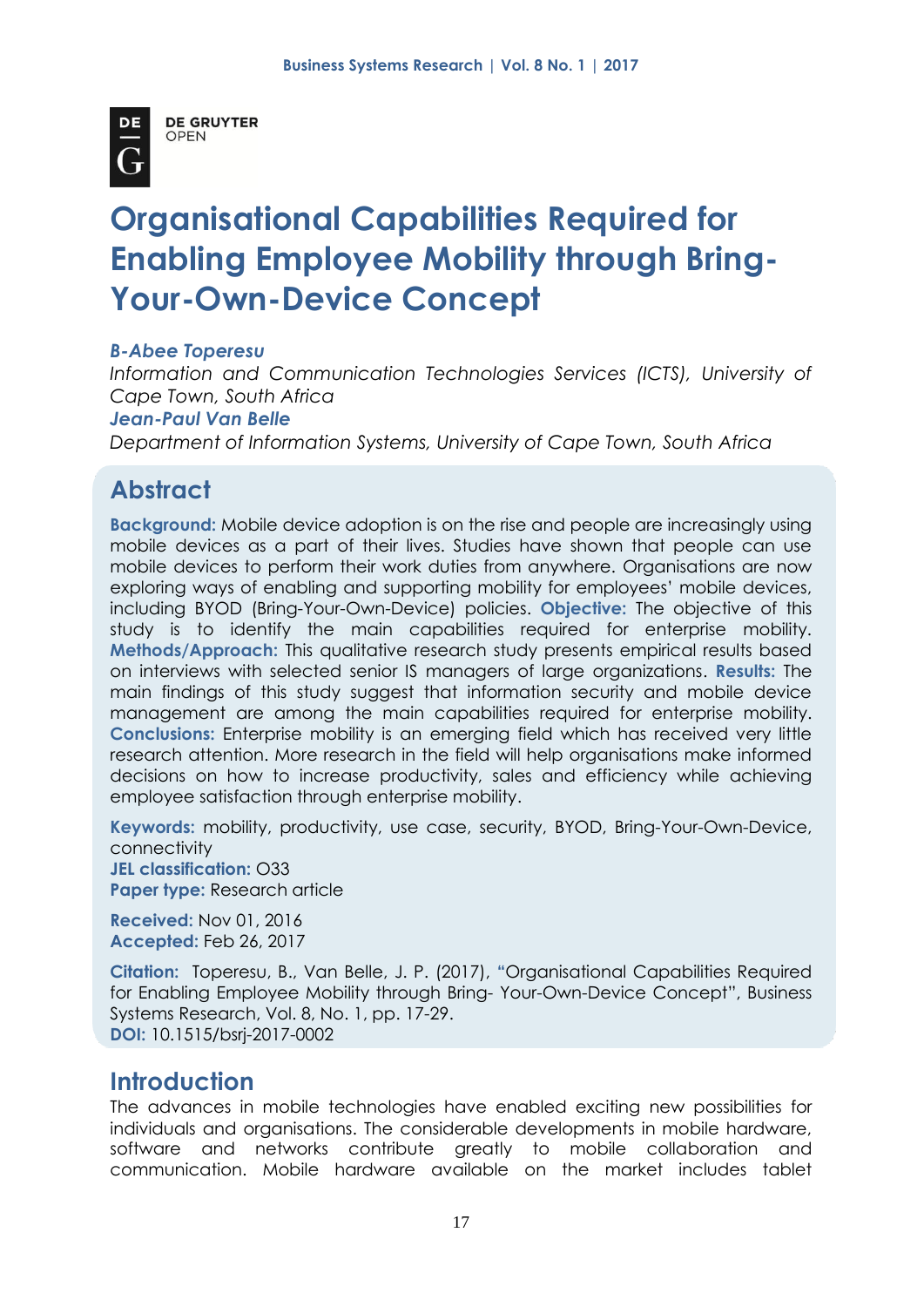computers and smartphones, while advanced applications have been developed for these devices based on the iOS and Android platform. Advanced mobile networks such as 3G and LTE allow seamless connection of these devices with fast data transfer rates enabling advanced communication software such as Skype video calling to work seamlessly. These developments in mobile technologies have made mobile devices sophisticated and powerful to the extent that their performance nearly equals that of desktop computers (Ghosh et al., 2013).

As a consequence, the traditional workplace is changing as individuals now perform their work duties using mobile devices at home, from remote sites or while on the go. Mobile technologies enable workers to work and collaborate while on the move (Kietzmann et al., 2013). However, enterprise mobility has not received much research to date (Sørensen, 2014).

The purpose of this research study is to come up with an empirically validated list of 'must-have' capabilities for enterprise mobility. Qualitative data was collected and analysed and final conclusions drawn from it.

This study seeks to contribute new insights on enterprise mobility to both theory and practice. Organisations seeking to optimise enterprise mobility can use the research findings as a reference. Researchers may find the proposed model of factors, capabilities and impacts useful for research into enterprise mobility and related fields.

The paper first presents a literature review outlining the benefits, issues and impacts of enterprise mobility; and introduces the theoretical framework. The paper then discusses the methodology, followed by a detailed analysis of the empirical data. It concludes with recommendations, limitations and suggestions for future research.

# **Background**

The key terms used in this research are Capability and Enterprise Mobility. Several definitions of capability exist depending on the context in which it is being used (Harris, 2007). This research followed the definition that "organisational capability refers to an organisational ability to perform a co-ordinated task, utilizing organisational resources, for the purpose of achieving a particular end result" (Helfat, 2003, p. 1). Enterprise mobility is when work interaction is mobilized using mobile and ubiquitous information technology (Sørensen, 2014). Enterprise mobility can therefore be defined as "the use of mobile IT for the accomplishment, coordination and management of organizational activities" (Sørensen, 2011, p. 476).

### *Enterprise Mobility Management*

Enterprise Mobility Management is designed to address the risk of unauthorised access of organisational information on mobile devices by implementing some level of control on such devices without compromising the privacy of the device owner (Peraković et al., 2014). In achieving this goal, there are methods developed and used to separate and secure business data and private data on a mobile device. These methods fall under the term Mobile Content Management. The methods include Mobile Device Management (MDM), Mobile Application Management (MAM), Mobile Information Management (MIM) and Mobile Email Management (MEM). These methods share the common purpose of managing and securing a mobile device's data and applications.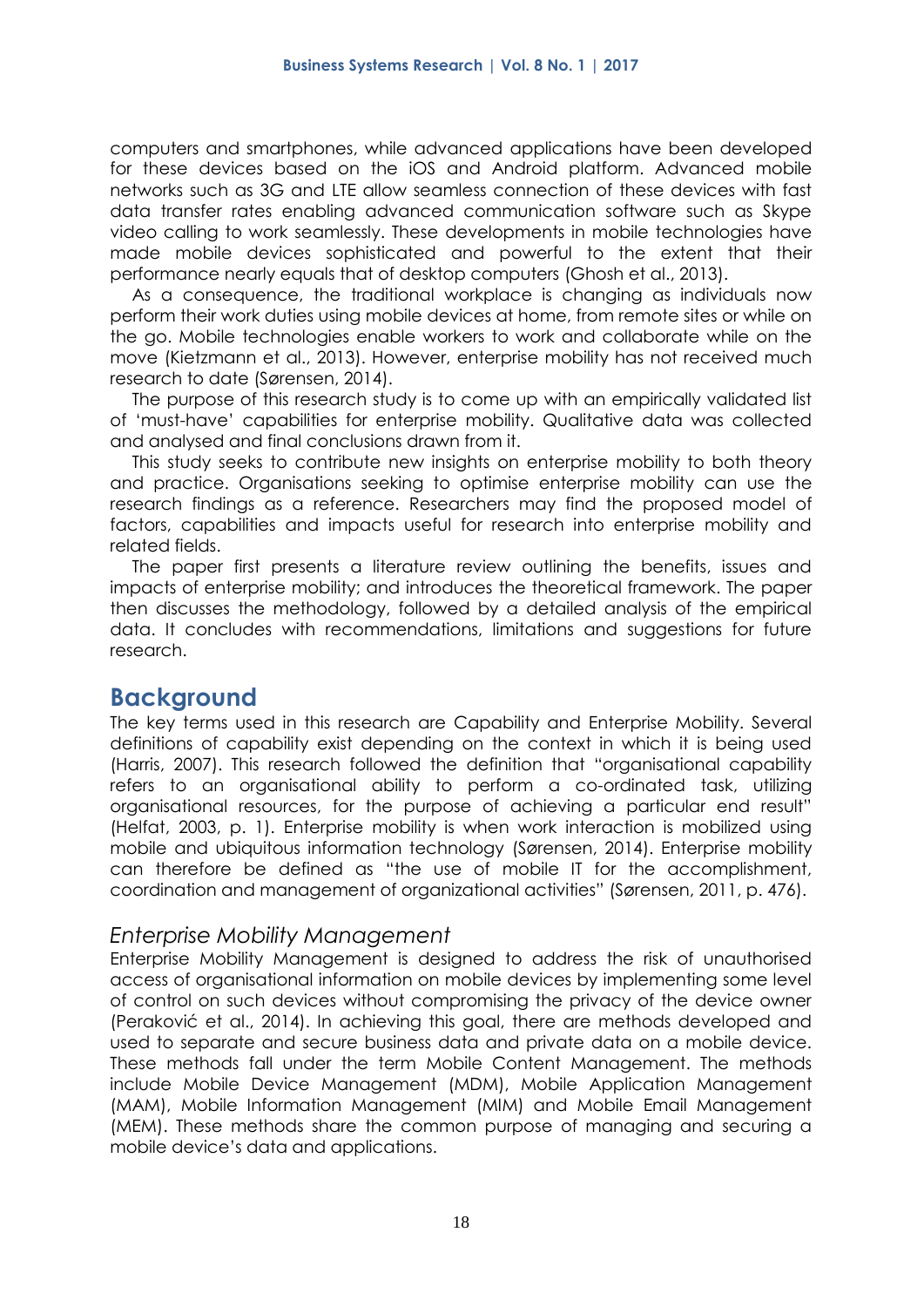Using wireless communication technologies such as WiFi and over-the-air (OTA), **Mobile Device Management**, "supports centralized control of an entire fleet of smartphones and other mobile devices by applying and ensuring pre-defined configuration settings using an app on the smartphone" (Beimborn et al., 2013, p. 2). The app that is used to apply configurations on the MDA system is called an MDM agent. Security settings such as password length and certain device functionality are governed by the MDA agent (Hemker, 2012).

Adopting MDM systems helps enhance the security of mobile devices; however, if the system is exploited, mobile devices and the data on them may be compromised. A study by Rhee et al. (2013) identified and listed all possible threats against an MDA system through analysis of threat agents, assets and adverse actions. Developers need to consider all these possible threats in order to secure and prevent the mobile devices from being exploited.

Organisational content is mainly delivered through mobile applications to users. **Mobile Application Management** is, described by Winthrop (as cited in Beimborn et al., 2013, p. 2) who states that "MAM focuses on managing the life cycle of an app from development, procurement, distribution, configuration, and update to the removal of an app." Some of the essential functions of MAM are application containerisation, support for application-specific containers, secure access to email and disabling copying of its contents and copying of files between applications (Peraković et al., 2014).

Proceeding from MAM is **Enterprise App Store** (EAS). EAS is a platform for internal organisational distribution of mobile apps limited to business apps. The firm predefines or pre-qualifies apps in the organisation's context which employees can use and put them in a container (Beimborn et al., 2013).

With **Mobile Information Management**, the focus is shifted to securing critical corporate information. The main purpose of MIM is to store enterprise information on a central location, possibly a private cloud, then share it with different endpoints in a secure manner (Eslahi et al., 2014). These endpoints could be a limited number of devices which can access or manage the encrypted data. It should be noted, however, that MIM on its own is not a defence against hacking or malware attacks but is a way of managing access to sensitive corporate data by mobile devices (Allan, 2014).

### *Enterprise Mobility Benefits*

There are benefits to the organisation; these include cost savings, competitive advantage, a high return on investment, etc. Benefits to the employee include flexibility, increased productivity, etc., while customer or client benefits include convenience and efficiency. Basole (2007a) argues that there are five types of enterprise mobility benefits: strategic benefits – which include creating a competitive advantage through aligning business goals with strategies; informational benefits – i.e. easier access to correct information; transactional benefits – cutting operational and staff costs; enterprise transformation – enhanced structure and procedures; and business value benefits – which in cooperates all these aforementioned benefits.

### *Enterprise Mobility Impacts*

Enterprise Mobility (EM) can have a number of impacts on business; positive impacts may also be termed benefits. A sharp increase in **employee productivity** may perhaps be the greatest impact an organisation may experience, with 75% of enterprises adopting EM reporting increased employee productivity (Kumar, 2012).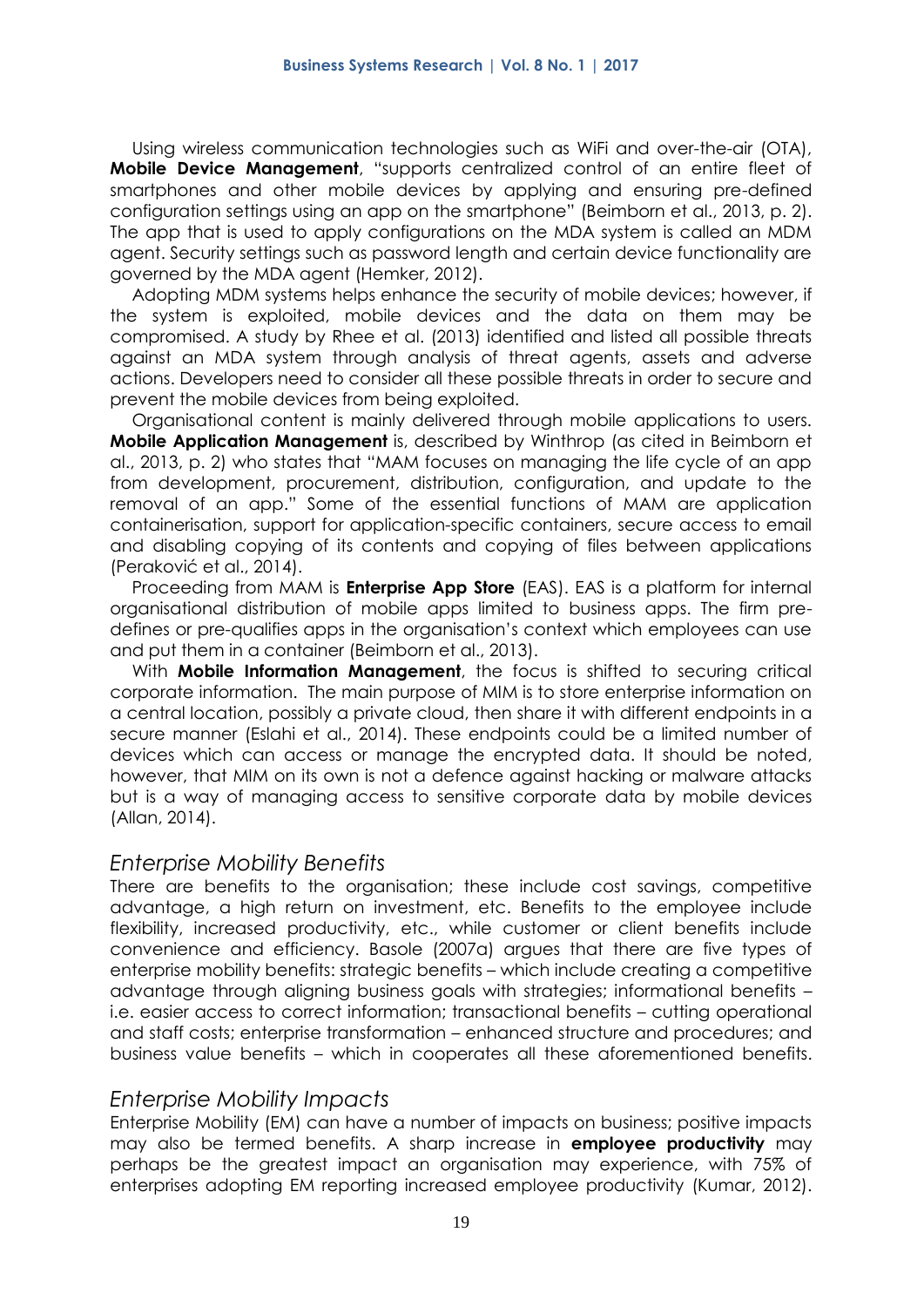Tech savvy employees working from mobile devices are more likely to continue working outside of work hours and thus have quicker turnaround times on their assigned tasks (Pillay et al., 2013).

Direct access to inventory levels and pricing, ability to access and update customer profiles, and carrying out transactions in real-time enables elimination of redundant procedures which in turn **shortens sales cycles and increases sales** (Ortbach et al., 2014). Using ERP mobile applications optimises real time access to customer orders and inventory levels for sales staff while management has access to time critical performance indicators through dashboards.

**Cost savings, and thus an increased Return on Investment (ROI),** can be realised by an organisation when a shift from purchasing expensive desktop computing equipment is replaced by cheaper mobile devices (Basole, 2007b). Significant reductions in IT support costs can also be realised when employees use their own devices. Employees would then manage their own devices or get support from their vendor, which in turn reduces IT administration by the organisation.

EMM also impacts on various intangible aspects such as **employee and customer satisfaction,** although measuring such impacts has proven to be difficult due to a lack of assessment tools (Vuolle, 2011). However, it is acknowledged that some positive factors in EM do contribute to the overall satisfaction of the user or customer. Carden (2007) argues that the ability to check the status of a request using a mobile application like an ERP app increases customer assurance and overall satisfaction. When a customer of an insurance company is able to file a claim using a mobile app, the result is process improvement and increased efficiency as well as customer satisfaction (Giessmann et al., 2012).

### *Enterprise Mobility Challenges*

As smartphones and tablets become common in the workplace, **securing** corporate information on these devices has become a great concern to enterprises. The main challenge is to put in place appropriate security policies while exploiting the usability of consumer applications (Sammer et al., 2013).

Another challenge is **lack of control** of the device. When the employee owns the device, it is up to them to keep the device physically secure from use or access by others and, in the event that the device is lost or stolen, the device will become a security threat to the organisation. IT practices and policies, password protection and remote wipe need to be enforced; they can also be intentionally averted by employees for various reasons (Pillay et al., 2013).

Developing compatible applications has become a headache for developers trying to produce applications that work on as many mobile devices as possible. **Fragmentation of mobile device platforms** presents challenges such as app support, enforcing security updates, monitoring and provisioning. In an attempt to address this issue, some vendors are offering cross platform enterprise app stores as a solution since they only need a web browser (Balakrishnan et al., 2015).

### *Enterprise Mobility Enablers*

According to Basole (2008), **mobile applications** are one of the most significant enablers of enterprise mobility. He notes that mobile work specific applications have been developed in many cases by encompassing the existing business applications into the mobile sphere. This has led to the development of mobile app stores. App stores can be described as "digital platforms that provide users a central location to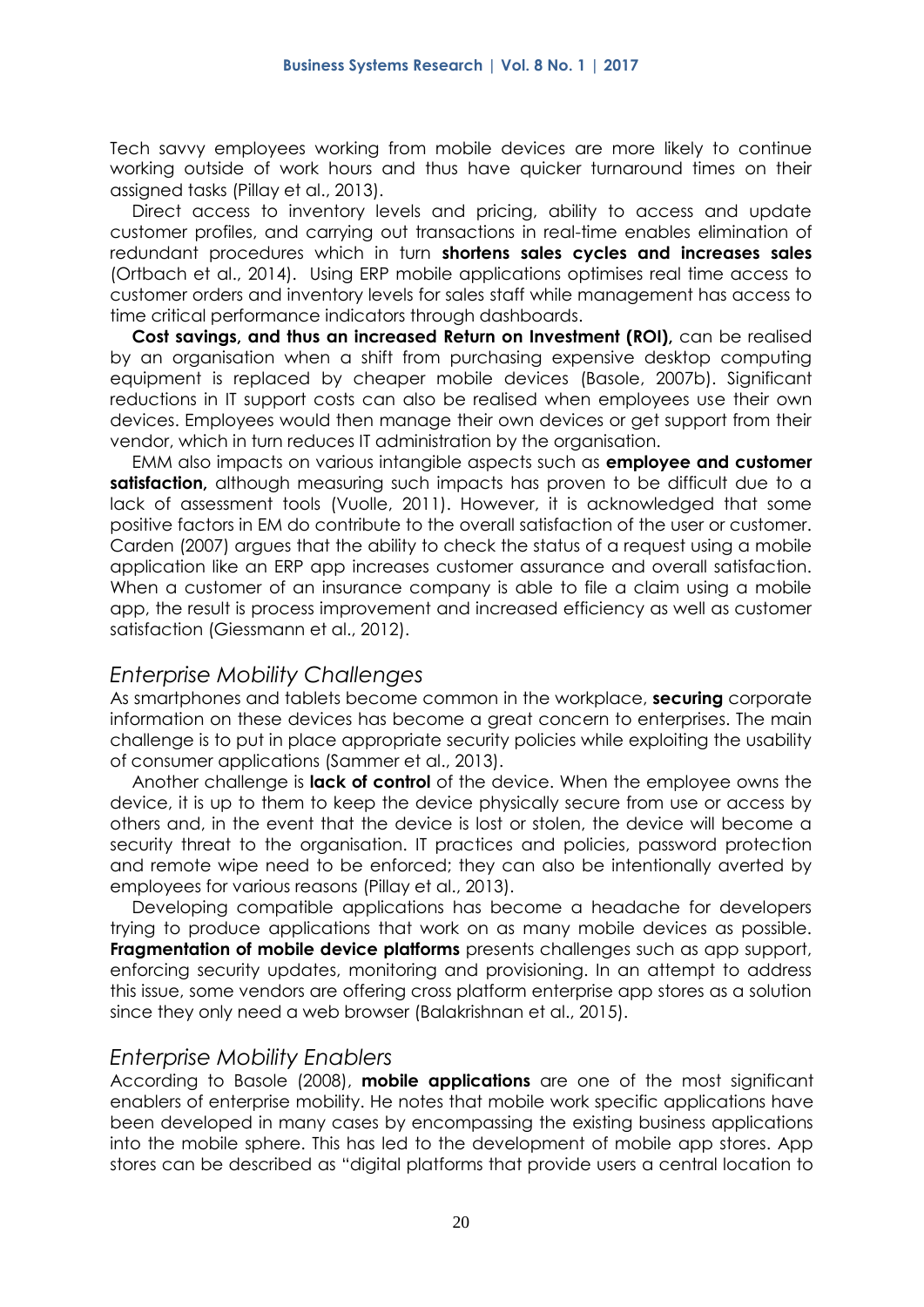effectively browse, purchase, download, and update their mobile applications" (Jin et al., 2014, p. 1).

Advancements in **mobile network technologies** have also enabled not only voice transfers but also data transfers. Widespread availability of 3G and 4G mobile spectra and advanced technologies like LTE, bandwidth and browsing capabilities are drastically improving on mobile devices (Kumar, 2012).

The introduction of **large screen smartphones** called 'phablets', brought about more possibilities of users using these devices to access cooperate information. Davis (2014) notes that users interact with these devices in different and unconsidered ways whether they are controlled or managed. He further notes that the number of employees using mobile devices to work is increasing--a confirmation of how mobile device advancements is enabling enterprise mobility.

BYOD (**Bring Your Own Device**)is when employees use non-corporate owned devices including their own software to access company resources within or outside the environment of their organisation (Ghosh et al., 2013). BYOD is one of the major enablers of enterprise mobility, as organisations do not have to purchase and provide any mobile devices for its employees. The number of organisations taking advantage of BYOD is increasing globally with countries such as Spain, Malaysia and Brazil reporting up to 80% adoption (Eslahi et al., 2014).

### *Conceptual Model for Organisational Capabilities*

The TOE (Technology-Organisation-Environment) framework and other technology frameworks such as the Diffusion of Innovation (DOI) available in literature tend to mainly focus on the adoption of IT (Kabanda et al., 2015, Oliveira et al., 2011, Molla et al., 2005). No framework is available for measuring IT capabilities at firm level. However, in cases where available frameworks fail to address the research requirements, there is evidence of available studies which combined theories to address this gap (Oliveira et al., 2011). Based on the TOE framework, this research used the conceptual framework below to identify the essential capabilities for improving enterprise mobility.

#### *Figure 1*

Conceptual model for research based on the TOE framework



*Source:* Tornatzky et al., 1990

This study used the Technology-Organisation-Environment (TOE) framework (Tornatzky et al., 1990) to identify the capabilities for improving enterprise mobility (Figure 1). The model has three components. The first component is the factors that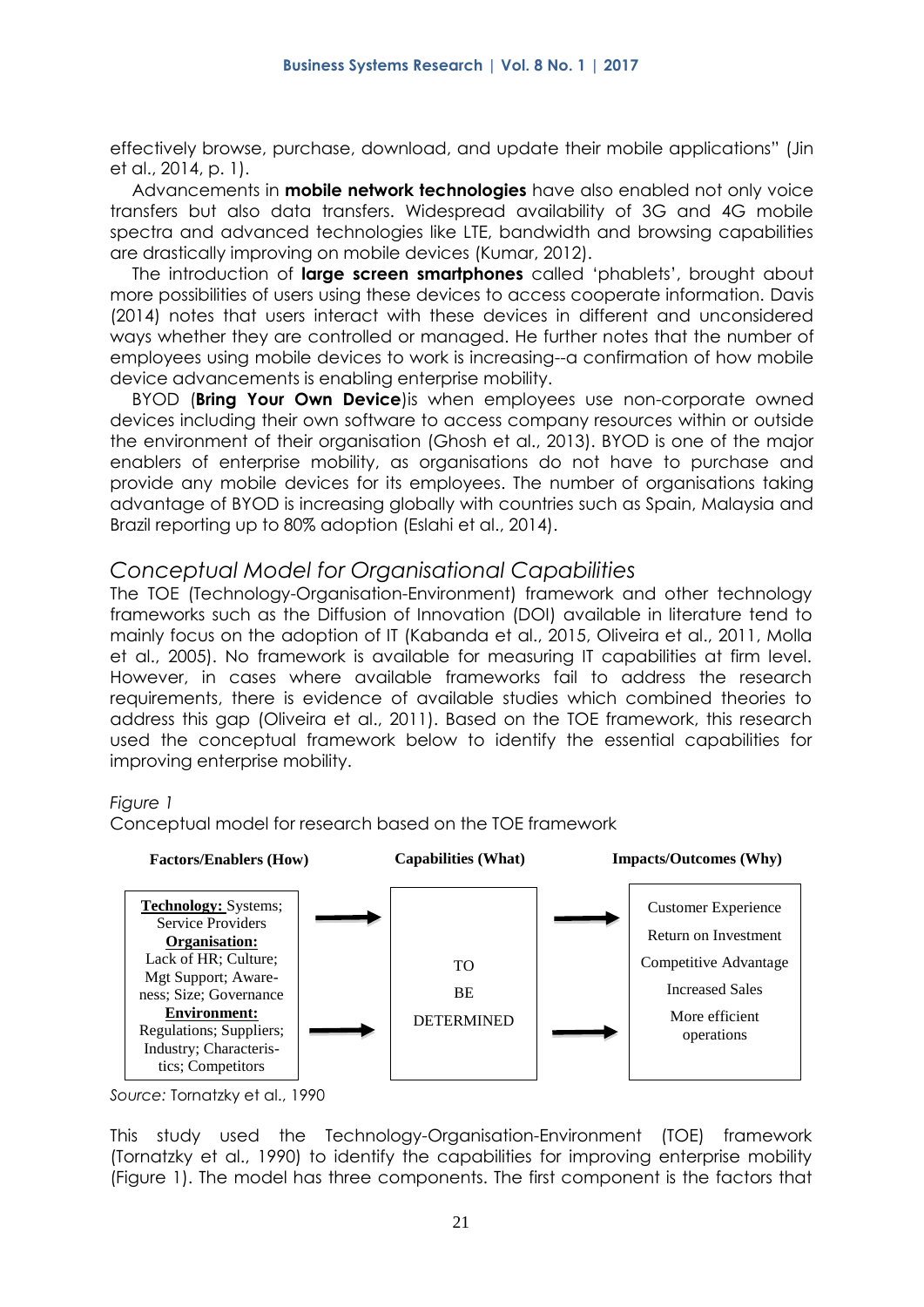influence certain capabilities. The factors are grouped under three contexts i.e. technological factors, organisational factors and environmental factors. These factors would have a positive or negative effect on the capabilities listed in the middle section. The second component is the capabilities which will be determined during data collection. These capabilities will in turn influence certain outcomes, also to be determined in this research.

# **Methodology**

The main research question was "What are the must-have capabilities for enterprise mobility?" The secondary questions were:

- 1. What are the technologies, organisational and environmental factors that influence enterprise mobility?
- 2. What impacts or outcomes does enterprise mobility have?

This research study is qualitative and used a post-positivist philosophy. Unlike positivism which works with an observable social reality and provides law-like generalizations as its findings (Saunders et al., 2009), the post-positivism approach recognises "that all cause and effect is a probability that may or may not occur" (Creswell, 2013, p 23). This research was cross sectional. Our population was large organisations, which befit the term enterprise. Our findings are not necessarily generalizable to small and medium-sized enterprises.

Five organisations were selected from each of the following sectors: Insurance, Accounting, Auditing, and Whole Sale and Retail Industry. The reason of this selection is for diversification. Purposeful sampling was used in selecting these organisations in order to find senior managers who understood the study phenomenon best. Data was collected using semi-structured interviews. Questions were prepared beforehand and served as a guideline so as to cover the entire required topic field. New questions emerged during the conversation, giving the interviewee an opportunity to further elaborate their responses. Open-ended questions were used to allow the interviewee to fully express himself or herself, thereby providing rich data.

Interviews were recorded and transcribed; thereafter, thematic analysis and coding was used to uncover themes and patterns in the data. Thematic analysis makes use of coding themes from the data using NVivo. NVivo is a qualitative data analysis tool, which facilitates shaping, and making sense of unstructured data by producing trends and enabling hypothesis construction and demonstration.

Candidates participated in this research on a voluntary basis. The details of participants and their organisations were treated as highly confidential and aliases are used where necessary.

# **Results**

Interviews were conducted with 5 senior managers and 1 enterprise mobility consultant (referred to as P1 to P6) as shown in Table 2.

The data was transcribed and analysed using thematic analysis. The following section presents the themes that came up from the interviews, grouped into the categories of Factors, Capabilities and Impacts.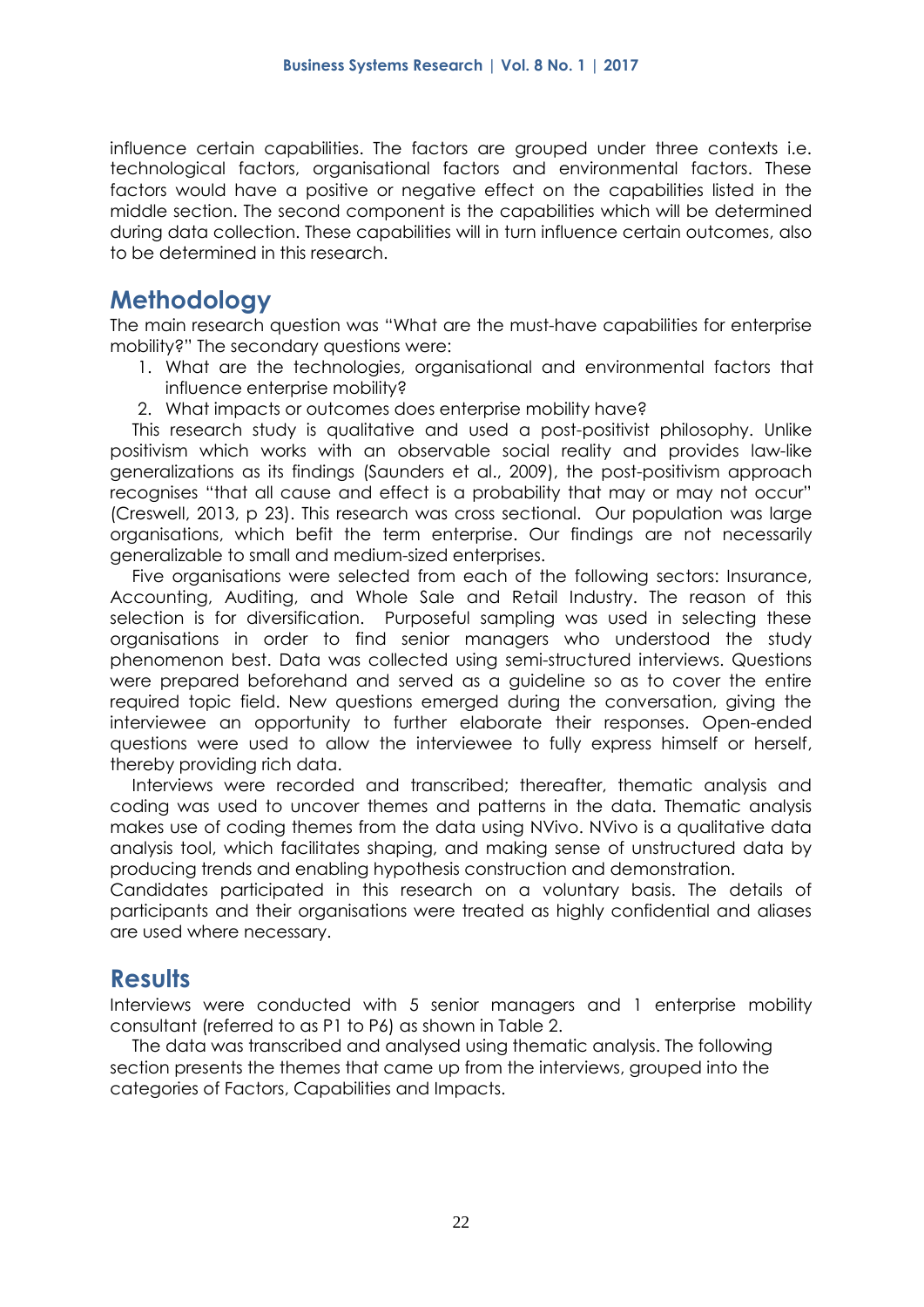| <b>Participant</b> | <b>Industry</b>   | <b>Job Title</b>           |
|--------------------|-------------------|----------------------------|
| P1                 | Accounting        | Senior Manager IT          |
| <b>P2</b>          | Retail            | Senior IS Manager          |
| P <sub>3</sub>     | Accounting        | Service Delivery manager   |
| P4                 | Insurance         | <b>Mobility Architect</b>  |
| <b>P5</b>          | Wholesale         | <b>IT Manager</b>          |
| P6                 | <b>IT Service</b> | <b>Mobility Consultant</b> |

*Table 2* Interview Participants

*Source:* Authors' calculation

### *Adoption Factors*

From our theoretical framework, we have technological, organisational and environmental factors. The following are the themes that came up under each section.

The existing themes that were originally listed in the theoretical framework were **technical systems and service providers**. However, during the analysis, none of these themes came up. Instead the theme that came up under technology was hardware as mentioned by one participant: *"So you need hardware with good battery life, good connectivity options, WiFi, 3G, and as I have mentioned the right form factor screen size to be able to work"* (P1). This assertion suggested that there is a need to have the right tools in place in terms of the required hardware that will run, maintain, support and manage the mobile devices.

The findings suggest that **organisational** culture seemed to be a big issue across all the participants' organisations, as stated by the participants: *"I think the most important factor is the internal cooperate culture"* (P1); *"People are very used to having offices, having computers and sitting doing work. Now we are telling them listen forget about that"* (P2)*; "Some people are very paper driven so they don't… almost have resistance to change…"* (P5)*;* However, other participants did not agree as they state that users already have a culture of technology; And *"A lot of the users (at…) already have a culture of technology"* (P4)*.* Organisational culture then seems to be a problem to the older generation of staff members who may struggle to embrace new technologies.

The only **environmental** theme that emerged was government regulation, although this does not seem to affect enterprise mobility much as mentioned by the participants: *"Basically the factors we will have to consider is that also the POPI act is one factor (that is the Protection of personal information) so we can't, we can not*  just have e-mail on the phone with normal technology because there is no security *measures put in place. So we have to consider the structured and unstructured data how it's handled how it's shared how it's stored where it's stored and those kind of things yah"* (P4). However, Participant 1 did not agree as he states that, *"Those can be complied with and still have mobility as a big aspect of our business so there is no regulations as far as I know or any other factors really that affects us" (P1).* 

### *Capabilities*

This section presents the major capabilities that emerged during the interview process, based on conversation density.

At the core of enterprise mobility is **connectivity**. Without connectivity, the whole concept of enterprise mobility is disabled as emphasised by this participant: "*I think*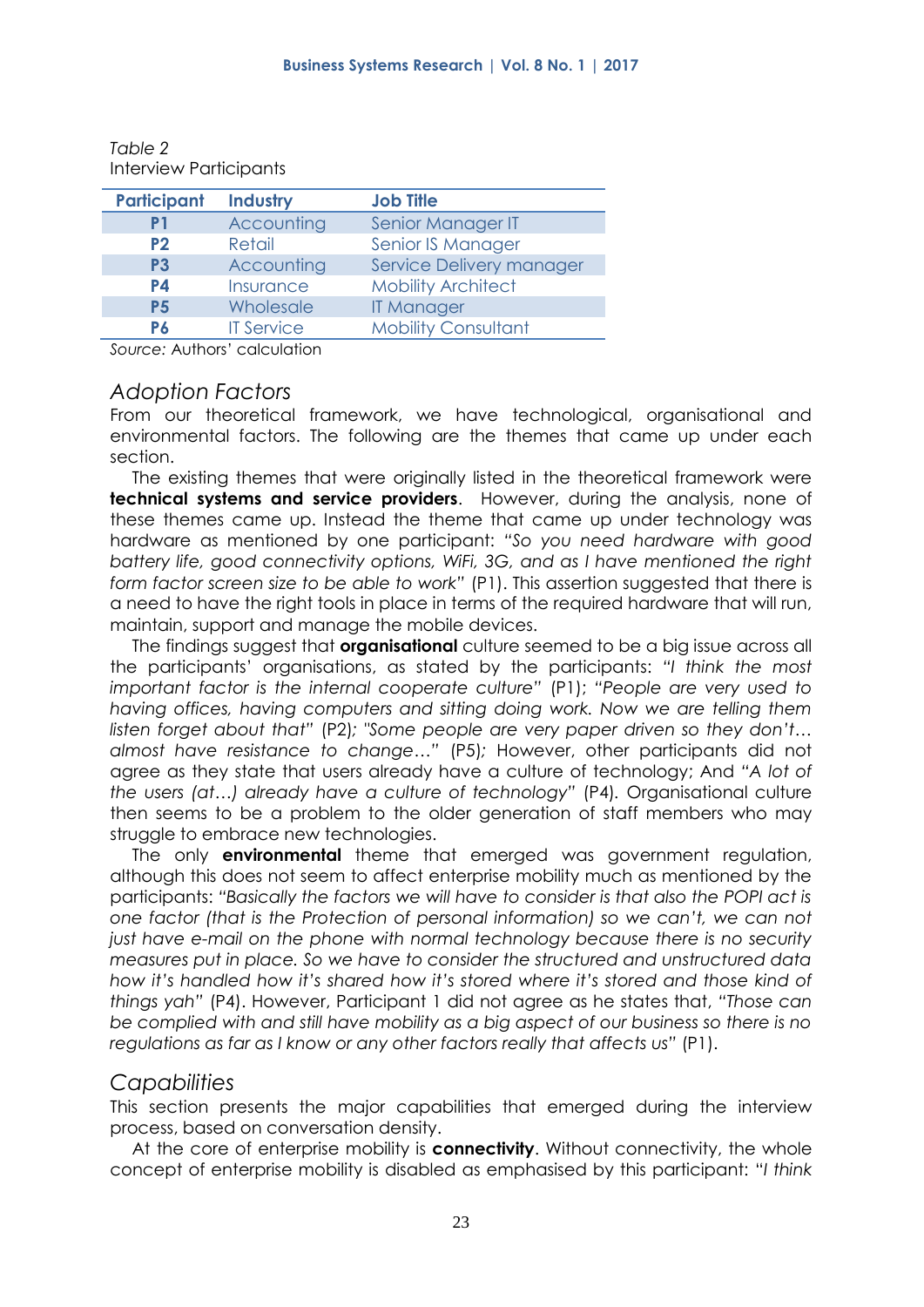*one of the biggest challenges that we have experienced is the connectivity so when people are trying to work offsite or remotely and there is a slow or unstable connection back to the office that causes the biggest issues so then people aren't able to work…So that's the single biggest issue or barrier to enterprise mobility for us (P1).* 

The ability to have the right **hardware** for enterprise mobility came out as one of the dominant themes. This includes the mobile devices themselves and their ability to connect to a network as mentioned by the participants. *"Second most important is the hardware itself. So you need hardware with good battery life, good connectivity options, WiFi, 3G, and as I have mentioned the right form factor screen size to be able to work"* (P1)*. "Laptops that we issue [have] built in 3G cards and we supply the users with sim cards and make sure you are always connected to the internet (P1).* 

Most participants agreed that in order to have buy-in for enterprise mobility from users, you need to have a **change management** strategy. Most organisations are dealing with people who are used to their old way of thinking and working, and when new ways of doing the same tasks are introduced, proper change management is essential to achieve the main goals and purposes of enterprise mobility as mentioned by these participants. *"So I think the change management is critical. Making sure that people understand why you are doing it and it is there to make their lives easier"* (P2)*.*

The need for a proper **device management** setup was agreed upon by most participants interviewed. This is in line with the literature, which also placed emphasis on the need for a mobile device management setup to ensure secure enterprise mobility. The main purpose of mobile device management, as discussed by the participants, is to have a level of control on the devices' functions and usage with the purpose of ensuring the organisation's systems are secured from outside threats, internal abuse and malicious activities.

The need to have secure enterprise mobility was raised by most participants. This theme also relates to the above previous discussion on Mobile Device Management as MDM works to ensure security. *"If you look at South Africa and you look at Kenya, to them enterprise mobility is not something that they discussed because they believe everyone to be mobile and people in organisations has mobile but are they mobile secure? Can they do remote wipe?"* (P6). "*Enterprise mobility it's about basically securing information on mobile devices"* (P4)*.* 

Most participants feel there is a need to have mobile **applications** made specifically to run on mobile devices. This may include optimising the current applications such as e-mail to run on mobile.

Most participants placed emphasis on choosing the **right use cases** as being very important. *"You need to understand where they need mobility and what they get. You need to have a requirement, and that requirement needs to be understood"*  (P6)*.* "*But I think more importantly on all those is picking the right use cases I think is*  what you call them. Start there first because the danger is you start with the *technology and then you look at the processes"* (P2)*.* Letting technology drive mobility has a negative impact of having the systems and applications which do not really serve any purpose. This would in turn affects the usability of the technology.

#### *Impacts*

This section presents a list of the impacts, outcomes and benefits that are as a result of an organisation's enterprise mobility.

Most participants were of the view that, to them, enterprise mobility has brought a significant **increase in productivity**. "*I think people have become more productive*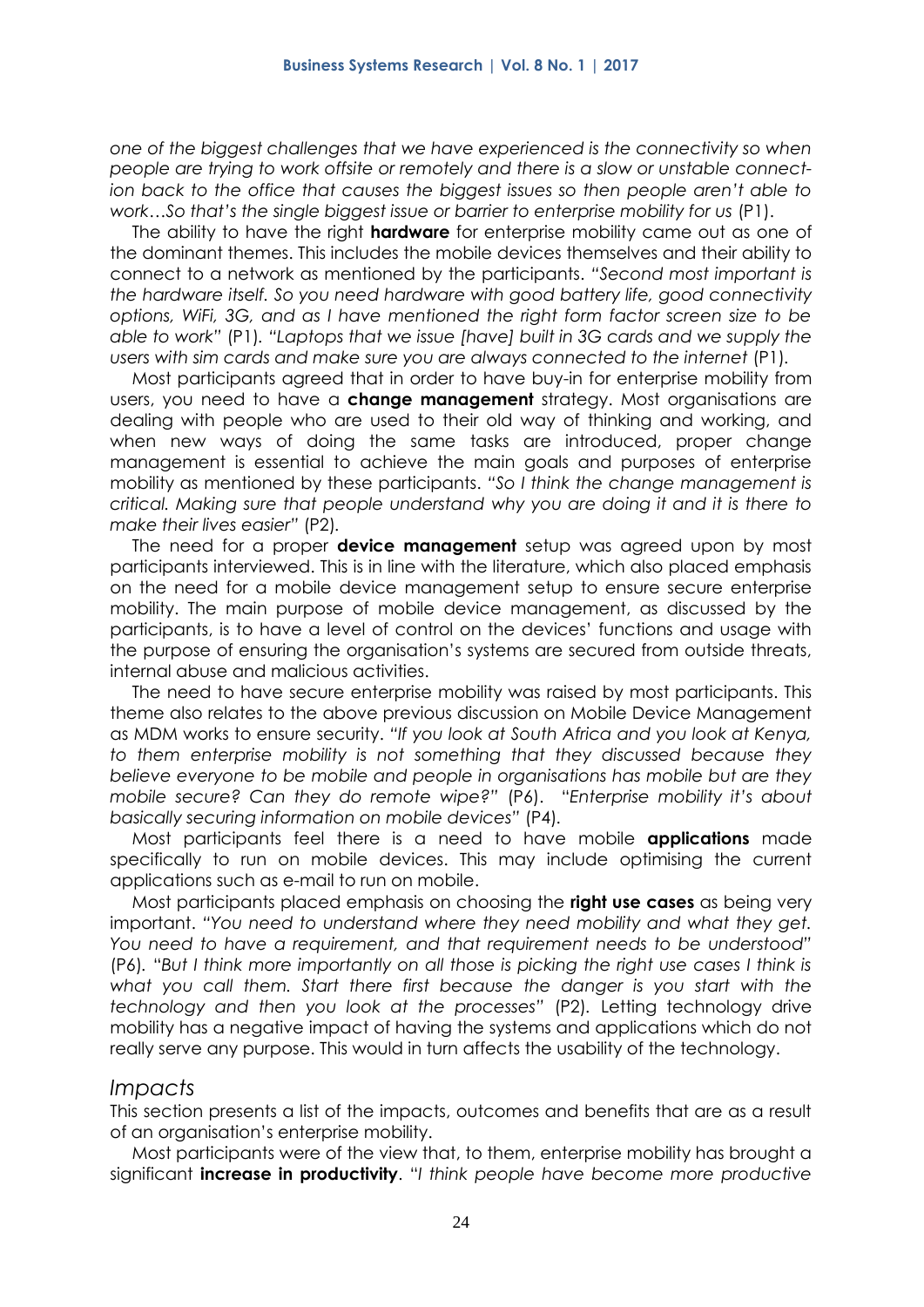*because of mobility"* (P3)*. "What enterprise mobility on the mobile devices has enabled us to do is to increase productivity"* (P1)*.* "*I think the biggest impact is gotta be on store productivity"* (P2)*.* This is in line with findings from the literature, which listed increased productivity as a major benefit. Increased productivity is due to the flexibility that comes with working from anywhere.

Increased **efficiency or effectiveness** also came up in the interviews. Participants mentioned that with mobility comes efficiency in doing and carrying out tasks, as emphasized by participant 5: "*I mean that was the main thing to be a little more efficient"* (P5)*.* This is in line with the literature findings that enterprise mobility allows work to be done more efficiently, resulting in significant time savings.

Another benefit is **increased sales**. *"So there is a full impact across the system. It starts with store efficiency and productivity that actually leads to increase in sales"*  (P2)*.* It is worth noting that the increase in sales is as a result of the other impacts like efficiency and productivity as mentioned by the participant.

**Satisfaction** is dependent on successful change management. Once the idea has been properly sold to the staff on how it's all going to work and how it will make their jobs and lives easier and they actually realise the benefits of using such, their satisfaction increases. *"I think you have to tell your staff why you are doing what you are doing and explain to them how the process is going to change and why it's going to change and how it's going to make their jobs easier"* (P6).

### **Discussion**

The data analysed from the interviews provided the researchers with the following findings. Most of the factors that were provided in the theoretical framework were not validated by the data. However, several new factors were uncovered (Figure 2).

Under technological factors, technology systems and service providers were not validated by the data. However, hardware came up as a new theme and is an important factor, as emphasised by participants. The hardware referred to includes the file servers and the mobile devices themselves that lie at the root of mobility.

*Figure 2*

*Organisational Mobility Capability Model*



*Source:* Authors' work

The **organisational** factors that most affect enterprise mobility are culture. The other factors were not validated. However, it can be noted that lack of awareness is closely associated with culture as raised by Participant 4: *"It's a matter of how to do those things and there is always requests from users to see how they can counter from mobile devices"* (P4)*.*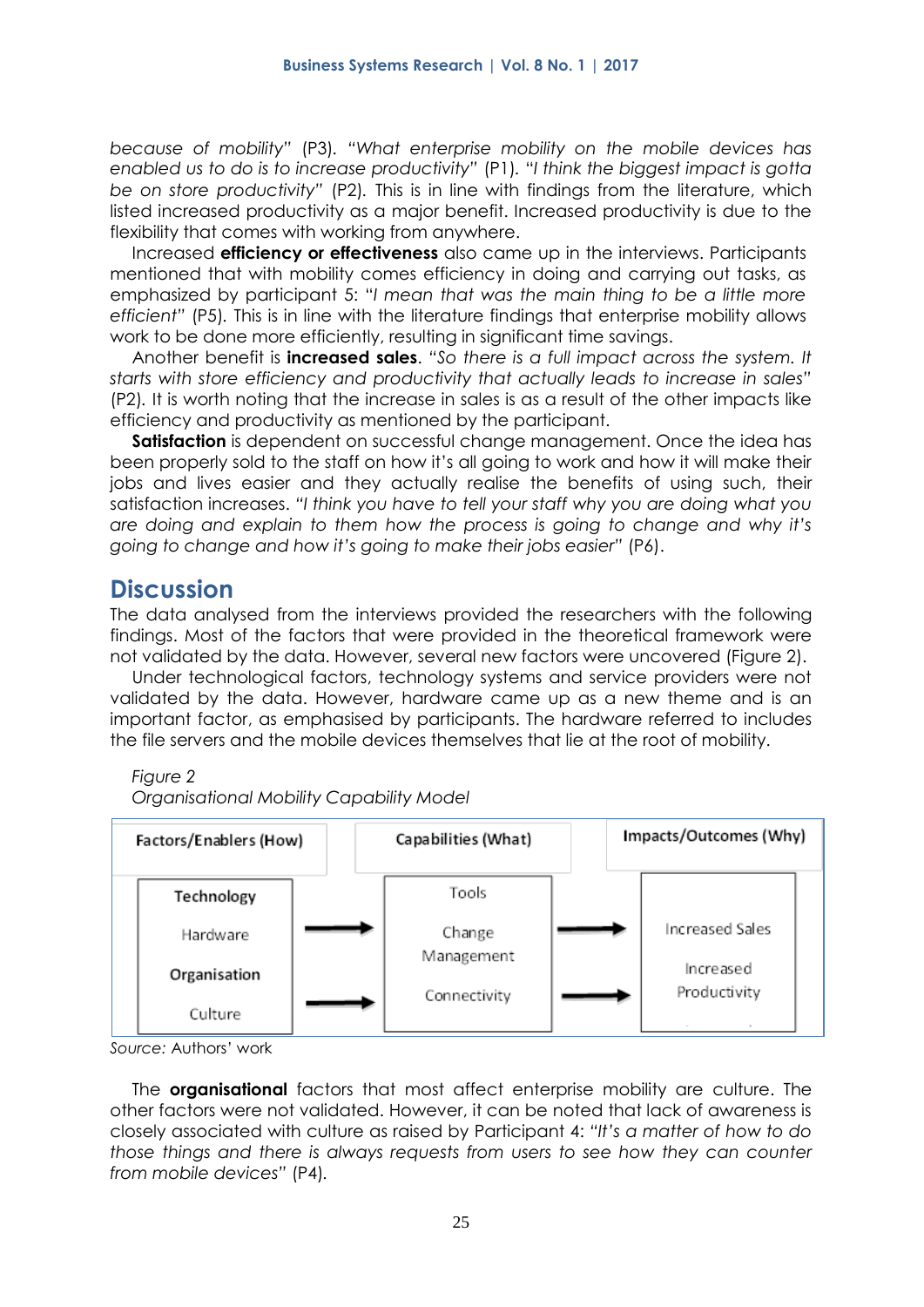The findings show that under **environmental** factors, only two factors were considered to affect enterprise mobility: government regulations, such as the POPI act, and a new theme network infrastructure. Interestingly, the other factors originally identified were not mentioned, such as suppliers and competitors.

Capabilities were identified from the interview data. Some capabilities themes came out dominant and were in line with the literature. Although Use Cases and Change Management did not receive many references in the interviews, the emphasis that was placed on them is of much significance.

Taking a look at impacts, the findings reveal four main impacts as a result of enterprise mobility. These are increases in satisfaction, sales, productivity and efficiency. User satisfaction and increased productivity were new themes that came up. The major impact highlighted by participants was increased productivity. This is due to the ability to work from 'anywhere'. Other impacts such as customer experience, return on investment and competitive advantage were not validated.

The list of capabilities that has been presented in the middle block of the framework all came from the data, which was analysed. New themes of capabilities were identified and analysed as they came up from the interviewed participants. An inductive process was then applied to complete the framework's constructs and initially the block was blank as there were no capabilities identified in literature by which we could validate. It is important to note that some capabilities themes came out dominant and were in line with the literature. The dominant themes that were identified based on conversation density in terms of the number of times the theme was mentioned in the interview are shown in the Table 3.

#### *Table 3*

Summary of Themes

|                          | P 2 | P 3 | P 4 | P 5 | P 6 |
|--------------------------|-----|-----|-----|-----|-----|
| <b>Security</b>          |     |     |     |     |     |
| <b>MDM</b>               |     |     |     |     |     |
| <b>Connectivity</b>      |     |     |     |     |     |
| <b>Use Cases</b>         |     |     |     |     |     |
| <b>Change Management</b> |     |     |     |     |     |

*Source:* Authors' calculation

Although Use Cases and Change Management did not receive much reference in the interviews, the emphasis that was placed on them is of much significance.

*"You need to understand where they need mobility and what they get…You need to have a requirement, and that requirement needs to be understood"*(P6). *"I think the change management is critical. Making sure that people understand why you are doing it and it is there to make their lives easier"* (P2).

Based on conversation density and emphasis, the capabilities which came up top are Security, Mobile Device Management, Right Use Cases, Change Management and Connectivity.

Taking a look at impacts, the findings reveal that there are four main impacts that are as a result of enterprise mobility. These are increased satisfaction, sales, productivity and efficiency. User satisfaction and increased productivity were new themes that came up. The major impact highlighted by participants being increased productivity. This is due to the ability of to work from 'anywhere'. Other impacts such as customer experience, return on investment and competitive advantage were not validated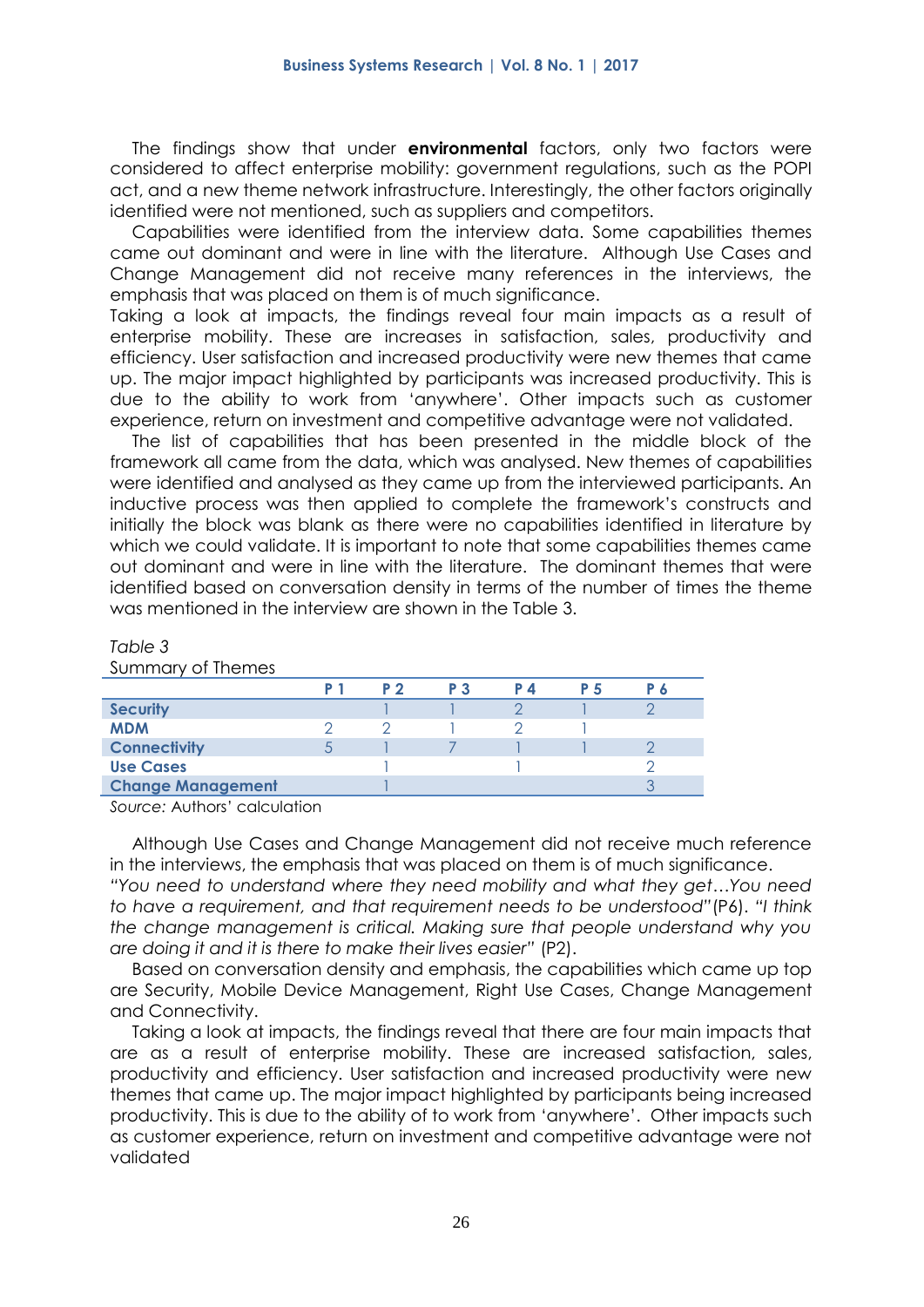# **Conclusion**

The purpose of this research was to determine the main capabilities for enterprise mobility. We also investigated what technological, organisational and environmental factors influence enterprise mobility and what impact or outcome enterprise mobility has.

The most important capabilities required for enterprise mobility which were uncovered in our empirical study were:

- Security- the ability to secure information being transmitted to and from mobile devices.
- Mobile Device Management: the ability to manage the mobile devices issued to staff. This includes the remotely wiping of the devices.
- Right Use Cases. An organization should be able to choose the Right Use Cases on which services and processes to offer on mobile devices.
- Change Management: the ability to effectively manage the change in shift to enterprise mobility.
- Connectivity: the ability to offer or operate in an environment where the mobile devices could be connected to a network.

In answering the secondary questions, the following findings were discovered. The factors that affect enterprise mobility are: hardware availability, culture and/or awareness, government regulations and network infrastructure. The most important impacts or outcomes of enterprise mobility to an organisation are user satisfaction, increased sales, productivity and efficiency.

The research findings are of significant importance to organisations seeking to either adopt an EM strategy or to organisations currently employing an EM strategy but needing to improve it. This list of must-have capabilities acts as a reference point to organisations as to what is it they need for EM.

The major limitation for the research was the small sample size. A larger sample size might have provided much richer data and possibly revealed other factors, capabilities and impacts. Also, since most of the organisations were mainly based in South Africa, the findings might not be generalizable to organisations worldwide.

Future research may wish to look at a particular industry in an effort to have a more accurate set of capabilities for enterprise mobility for that particular industry type. Also, an extension of this research in other country contexts is necessary in order to determine the generalizability of our findings.

# **References**

- 1. Allan (2014), "Mobile Information Management", available at: http://www.digitalfuturetoday.com/2014/02/25/mobile-informationmanagement/ (27 April 2015)
- 2. Balakrishnan, N., Aziz, M., Ibrahim, F. (2015), "Enterprise App Store for Cross Platforms", International Journal of Future Computer and Communication, Vol. 4 No. 2, pp. 147-151.
- 3. Basole, R. C. (2008), "Enterprise mobility: Researching a new paradigm", Information Knowledge Systems Management, Vol. 7 No. 1-2, pp. 1-7.
- 4. Basole, R. C. (2007a), "Strategic planning for enterprise mobility: A readinesscentric approach", in 13th Americas Conference on Information Systems, AMCIS 2007, Association for Information Systems, Keystone, USA, pp. 3967-3979.
- 5. Basole, R. C. (2007b), "The Emergence of the Mobile Enterprise: A Value-Driven Perspective", in International Conference on the Management of Mobile Business (ICMB 2007), IEEE.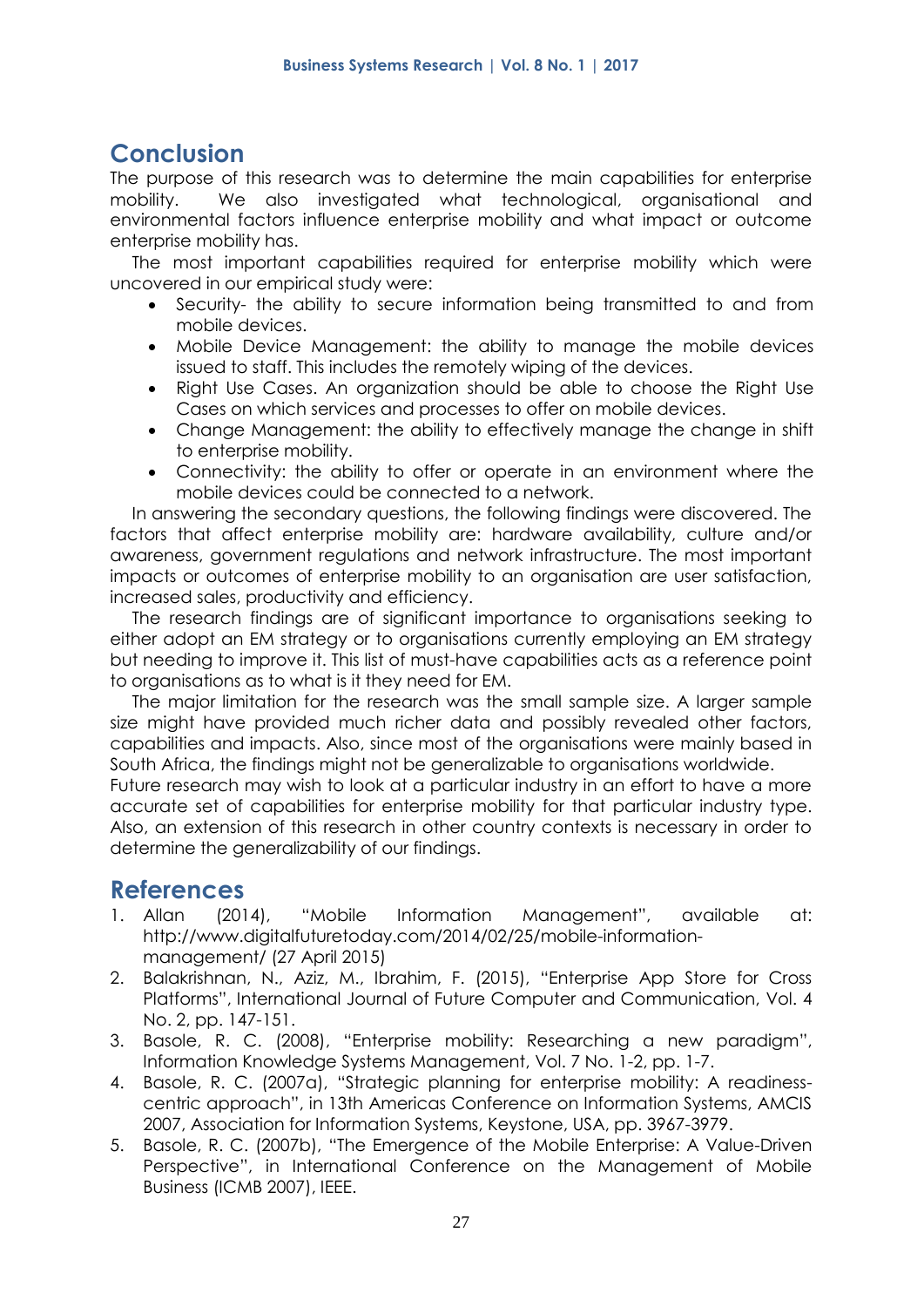- 6. Beimborn, D., Palitza, M. (2013), "Enterprise App Stores for Mobile Applications Development of a Benefits Framework", available at: http://aisel.aisnet.org/amcis2013/EndUserIS/GeneralPresentations/15 (13 April 2015)
- 7. Carden, P. (2007), "Enterprise mobility", Enriching Communications, Vol. 1 No. 2, pp. 1-6.
- 8. Creswell, J. W. (2013). "Qualitative Inquiry & Research Design", SAGE.
- 9. Davis, L. (2014), "Mobile Practices and the Increasing Individuation of Workplace", available at: http://aisel.aisnet.org/cgi/viewcontent.cgi?article=1214&context=ecis2014 (20 April 2017)
- 10. Eslahi, M., Naseri, M. V., Hashim, H., Tahir, N. M., Saas, E. H. M. (2014), "BYOD: Current state and security challenges", in 2014 IEEE Symposium on Computer Applications and Industrial Electronics (ISCAIE), IEEE, pp. 189-192.
- 11. Ghosh, A., Gajar, P. K., Rai, S. (2013), "Bring Your Own Device (BYOD): Security Risks and Mitigating Strategies", Journal of Global Research in Computer Science, Vol. 4 No. 4, pp. 62-70.
- 12. Giessmann, A., Stanoevska-Slabeva, K., de Visser, B. (2012), "Mobile Enterprise Applications--Current State and Future Directions", in 2012 45th Hawaii International Conference on System Sciences, IEEE, pp. 1363-1372.
- 13. Harris, R. (2007), "Unravelling the notion of organisational capability: What do writers say it is and VET providers think it is?", University of South Australia.
- 14. Helfat, C. E. (2003), "Stylized facts regarding the evolution of organizational resources and capabilities", in Helfat, C. E. (Ed.), The SMS Blackwell handbook of organizational capabilities: Emergence, development, and change, Wiley-Blackwell.
- 15. Hemker, T. (2012), ""Ich brauche das!" Mobile Geräte im Unternehmenseinsatz", Datenschutz und Datensicherheit - DuD, Vol. 36 No. 3, pp. 165-168.
- 16. Jin, L., Deng, X., Lea, B. (2014), "An Explorative Study of Mobility Adoption in the Enterprise", available at: http://aisel.aisnet.org/cgi/viewcontent.cgi?article=1038&context=amcis2014 (8 April 2015)
- 17. Kabanda, S. K., Brown, I. (2015), "E-Commerce Enablers And Barriers In Tanzanian Small And Medium Enterprises", The Electronic Journal of Information Systems in Developing Countries, Vol. 67 No. 7, pp. 1-24.
- 18. Kietzmann, J., Plangger, K., Eaton, B., Heilgenberg, K., Pitt, L., Berthon, P. (2013), "Mobility at work: A typology of mobile communities of practice and contextual ambidexterity", The Journal of Strategic Information Systems, Vol. 22 No. 4, pp. 282-297.
- 19. Kumar, A. (2012), "Enterprise Mobility Strategy–Should Enterprises Care?", Infosys Labs Breifing, Vol. 10 No. 1, pp. 35-48.
- 20. Molla, A., Licker, P. S. (2005), "eCommerce adoption in developing countries: a model and instrument", Information & Management, Vol. 42 No. 6, pp. 877-899.
- 21. Oliveira, T., Martins, M. (2011), "Literature Review of Information Technology Adoption Models at Firm Level", The Electronic Journal Information Systems Evaluation, Vol. 14 No. 1, pp. 110-121.
- 22. Ortbach, K., Brockmann, T., Stieglitz, S. (2014), "Drivers for The Adoption of Mobile Device Managemnet in Organisations", available at: http://aisel.aisnet.org/ecis2014/proceedings/track16/10 (13 April 2015)